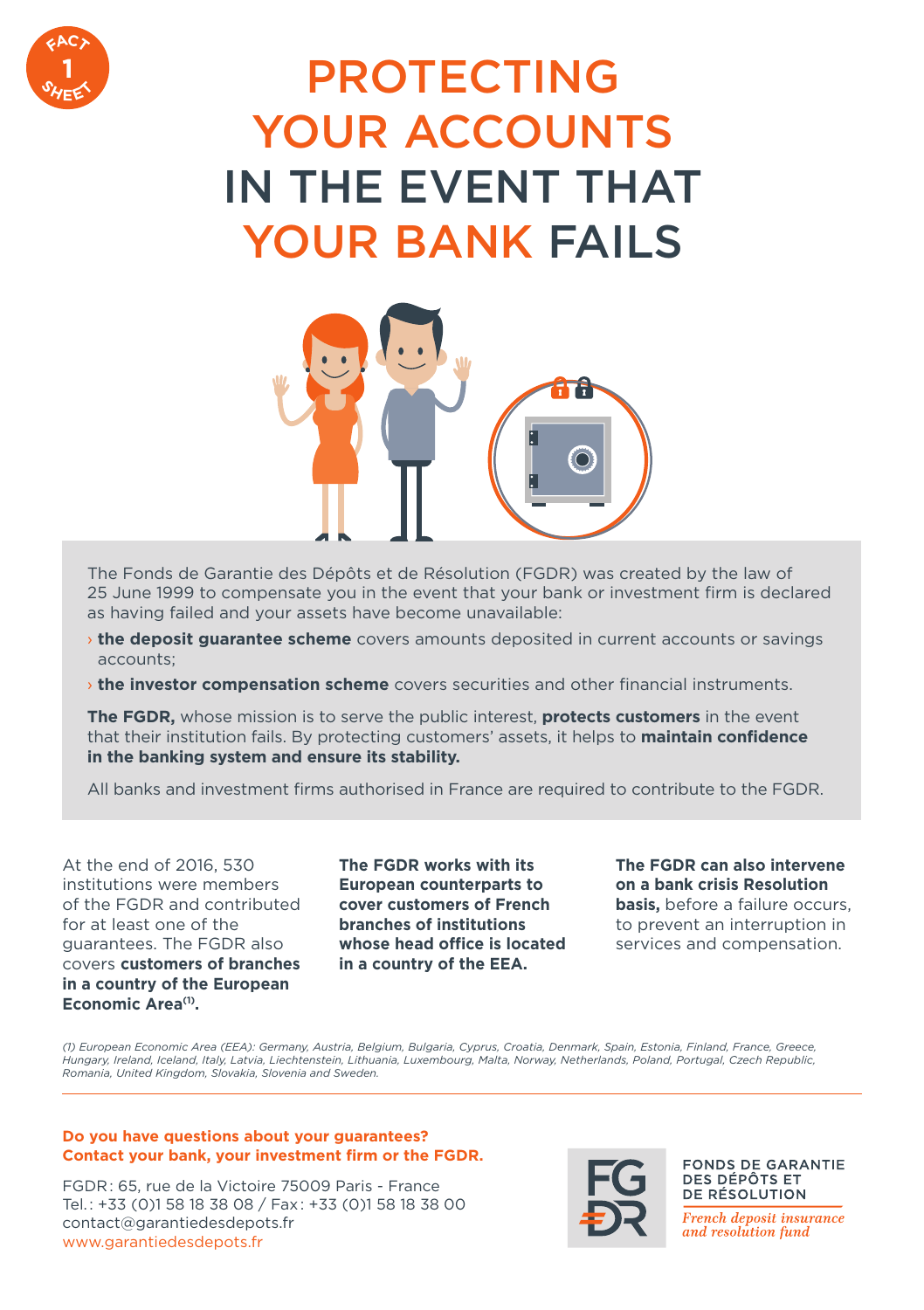# **1/ SCOPE OF THE DEPOSIT GUARANTEE SCHEME**

# **PRODUCTS COVERED**

### **All amounts deposited in current accounts and savings accounts are covered regardless of the currency in which the accounts are denominated:**

- › current account, demand account or term account;
- › savings account or savings plan: Compte Epargne Logement (CEL) savings account, Plan d'Epargne Logement (PEL) savings plan, Plan d'Epargne Populaire (PEP) savings plan, etc.;
- › 'Livret Jeune' savings account;
- › cash account associated with an equity savings scheme (PEA);
- › cash account associated with a pension savings scheme (PER), an employee savings scheme, or equivalent schemes held at an FGDR affiliated banking institution;
- › bank cheque issued and not cashed, pre-paid personal card issued by a credit institution.

### **All amounts deposited in savings accounts guaranteed by the French government are covered:**

- › Livret type 'A' savings account (and Livret Bleu savings account);
- › Livret Développement Durable (LDD) savings account;
- › Livret d'Epargne Populaire (LEP) savings account.

## **FGDR DEPOSIT GUARANTEE SCHEME**

Up to €100,000 per customer, per institution. 

### **FRENCH GOVERNMENT GUARANTEE IMPLEMENTED BY THE FGDR**

Up to €100,000 per customer, per institution.

The FGDR operates the compensation of customers on behalf of the French government.

# **PRODUCTS NOT COVERED**

#### **Products not covered by the FGDR include:**

- › life insurance policy, capitalisation policy with an insurance company;
- › pension savings scheme (PER, PERP, PEP) with an insurance company;
- › collective pension savings scheme (PERCO), intercompany collective pension savings scheme (PERCO-I), company pension savings scheme (PERE);
- › company savings scheme (PEE), intercompany savings scheme (PEI);
- › notes, coins and items entrusted to your bank's safety deposit department;
- › anonymous deposit or instrument with a holder who cannot be identified;
- › cash recorded on an electronic medium and payment card issued by a payment institution or an electronic money institution (Monéo or Nickel account);
- › deposit of equity;
- › savings certificates. *See Article 312-41 of the Monetary and Financial Code.*

## **GUARANTEE BY ANOTHER SCHEME OR NO GUARANTEE.**

Enquire at your bank.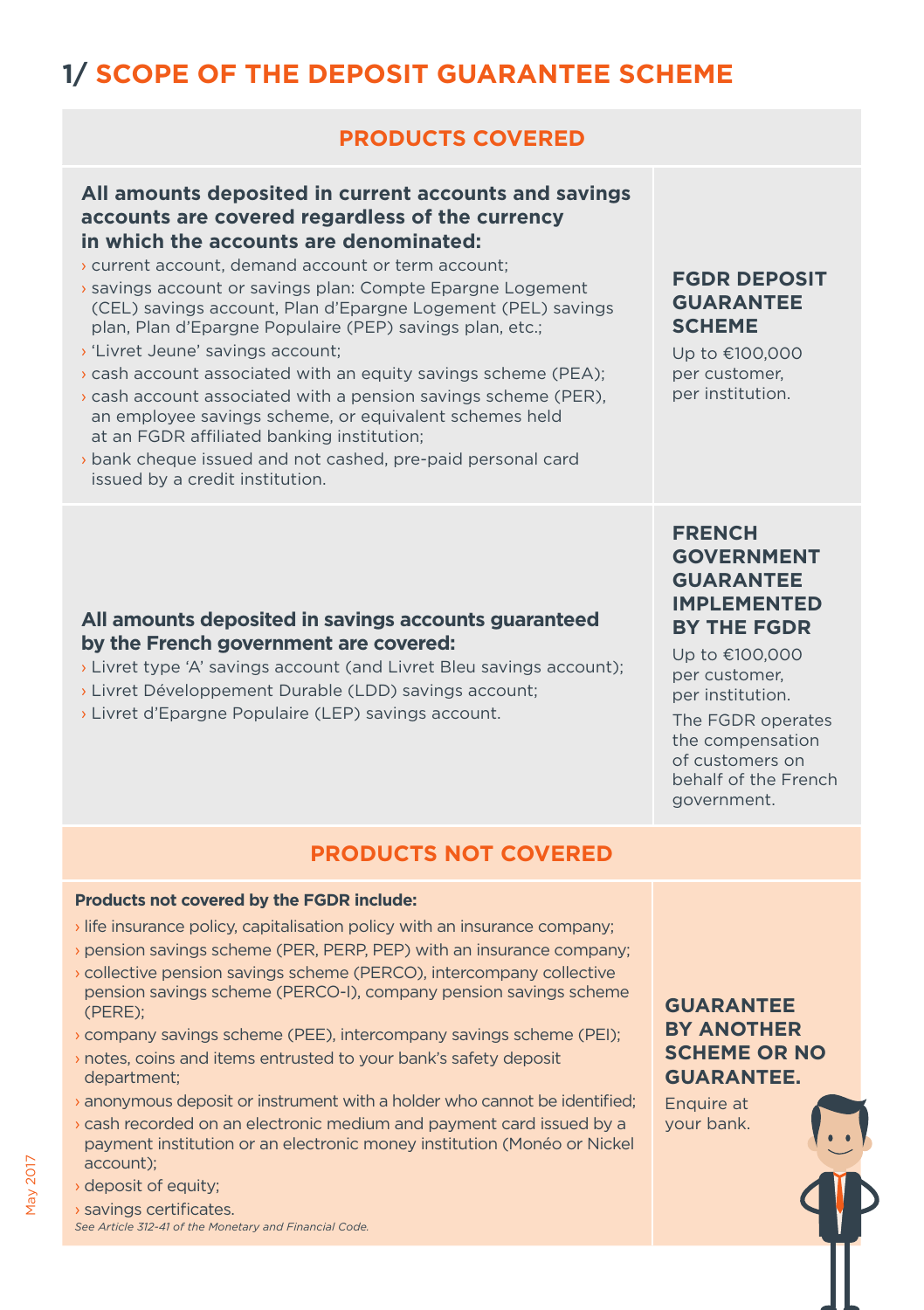# **2/ COMPENSATION UNDER THE DEPOSIT GUARANTEE SCHEME**

The FGDR's deposit guarantee scheme covers all depositors, including natural persons, whether minors or adults, under guardianship or represented by a third party, companies (limited companies (SA), limited liability companies (SARL), one-person limited liability companies (EURL), etc.), individual business owners, associations and other professional groups, etc. **in an amount up to €100,000 per depositor, per institution.** Compensation is paid within 7 business days, except in special cases.

**You have several accounts at the same bank:**

All deposits are added up and compensated up to a maximum of €100,000. All amounts deposited in savings accounts guaranteed by the French government are also added up and compensated in full up to a maximum of €100,000. Only credit balances are used to calculate the compensation except for legal or contractual set-off.

#### **You have accounts at several banks:**

The FGDR's quarantee applies separately to each bank.

#### **You have a joint account:**

It is shared equally by each joint holder, unless otherwise specified in the agreement. Each holder combines his/her share with his/her other deposit and savings accounts.

#### **You keep your personal assets separate from your business assets (one-person limited liability company (EURL) or limited liability individual business owner (EIRL)):**

You are compensated separately for your personal accounts and your business accounts.

**You are a member of an undivided co-ownership**  The undivided co-ownership receives its own compensation, which is separate from that of its members.

#### **You have** "**temporary high deposits**"**, i.e. amounts that were received less than three months prior to the failure and which come from:**

- 1/ the sale of residential property belonging to you;
- 2/ a lump-sum payment of compensation for harm sustained by you;
- 3/ a lump-sum payment of a retirement benefit, an estate, a bequest or a donation;
- 4/ a compensatory allowance or a settlement or contractual indemnity following the termination of an employment contract.

The €100,000 coverage level is increased by an additional €500,000 for each event within the above categories,

except for bodily injury for which there is no coverage limit.

To exercise your right, **you will need to write to the FGDR within two months** of receiving your initial compensation and provide the necessary **supporting documents.** 

# **3/ THE FGDR INVESTOR COMPENSATION SCHEME**

The FGDR's investor compensation scheme covers all securities and financial instruments of investors (individuals, whether minors or adults, companies, business owners, associations and other professional groups, etc.):

- › stocks, bonds, etc. held directly or in a PEA;
- › units or shares of investment funds (open-end investment companies-SICAV, mutual funds-FCP, savings plans, etc…);
- › certificates of deposit, negotiable debt instruments.

The guarantee applies in an amount up **to€70,000** per customer, per institution. Compensation is paid within 3 months, except in special cases.

#### **Note: the investor compensation scheme is initiated only when two conditions are met:**

- 1/ your securities have disappeared from your accounts;
- 2/ the institution at which your account is held is in suspension of payments and cannot return or reimburse the securities.

#### **The cash associated with securities accounts is also compensated:**

- › in an amount up to €70,000 if your securities account is held by an investment firm and if your cash account associated to securities is denominated in euros or in another currency of the EEA;
- › or is included in the amounts covered by the deposit guarantee scheme, up to €100,000, if your securities account is held by a bank.